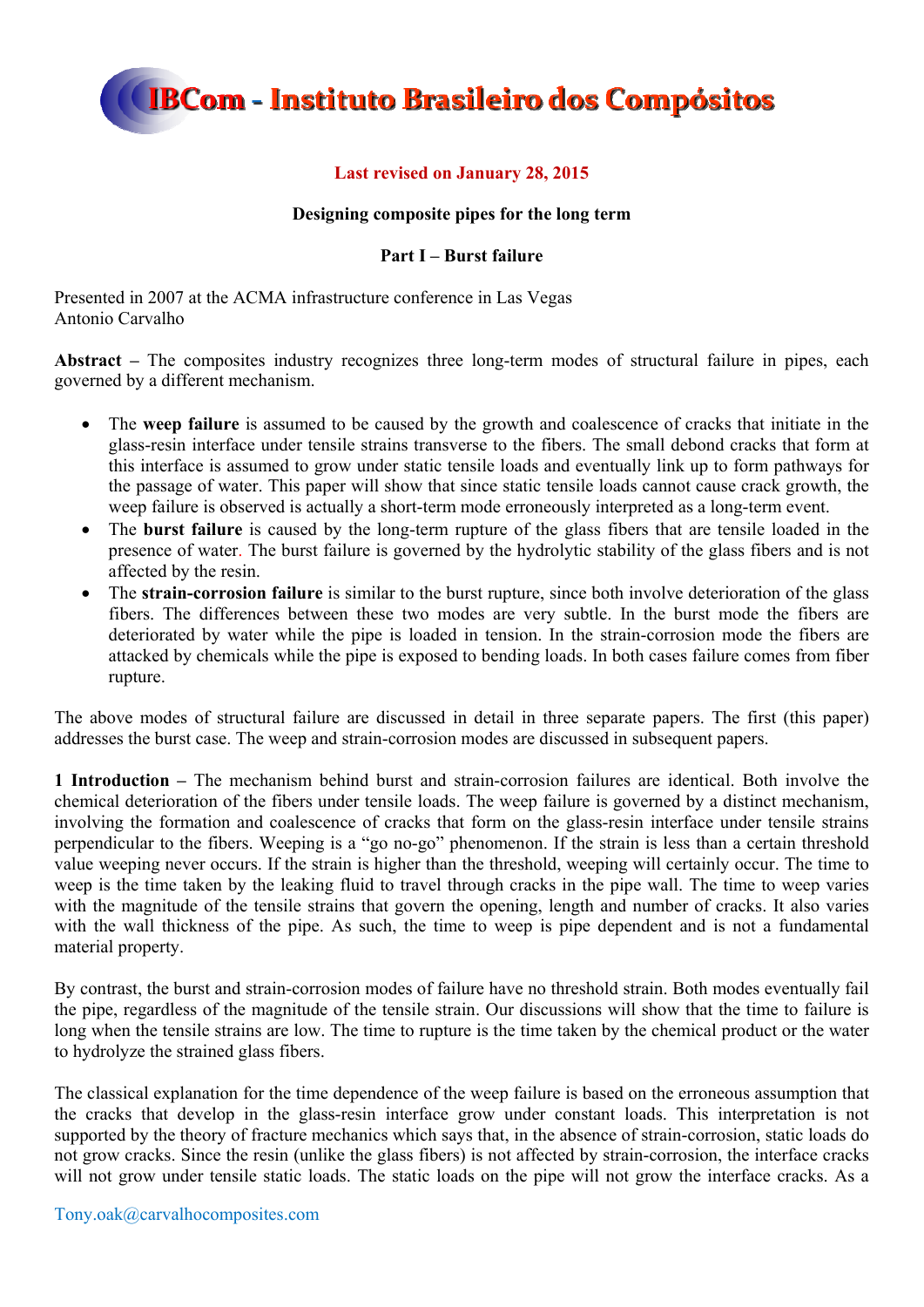result the composite pipes under static loads may or may not weep. If the tensile strain is below a certain threshold value, it never does. If above the threshold value, the cracks coalesce and weeping occurs. The time to weep is determined by the length and bifurcations of the pathway formed by the cracks in the wall. The weep time is not a fundamental material property and as such should not be used in designing pipes. The classical concept of the HDB assumes crack growth under static loads and bases the pipe design on the time to weep. In our view this is not correct. The concept of the HDB and the ASTM D2992 test protocol are not relevant to the technology of composites.

The classical interpretation assumes that water deteriorates the resin under static loads and accepts the validity of the HDB. According to these ideas the weep failure is a form of long-term failure that depends on time. The question may then arise to the classical engineers as to which failure occurs first, weeping or rupture. From the classical point of view both these failures are time dependent. From our point of view, however, this is a meaningless question, since the weep failure is not time dependent. Our answer to this meaningless classical question is like follows:

*If the operating strain is higher than the threshold, the travel time is short and weeping occurs before burst. On the other hand, if the operating strain is below the threshold, the pipe will never weep and the long-term failure will be by burst.* 

This paper addresses burst failure under the assumption that the pipes do not weep. This condition is fulfilled if the operating strain is less than the threshold weep strain.

**2 Three long-term design parameters** – This section will introduce the three long-term parameters used to design composite pipes.

The Hydrostatic Design Basis, or HDB, is universally used to design composite pipes against weep failure. The concept of the HDB is so entrenched in the commercial standards and in the minds of the practicing engineers that perhaps it should be retained in our proposal. Therefore we will, from time to time, refer to the threshold weep strain as HDB, as if they were the same thing. In fact they are not the same thing, but both are used to the same purpose.

The strain-corrosion mode of failure is similar to the burst mode. In both cases the fibers are deteriorated by chemical attack. The difference lies in the nature of the chemical that causes the attack, water in the case of burst, and sulfuric acid in the case of strain-corrosion. Also burst is caused by pure tensile loads, while straincorrosion is caused by bending loads.

The strain-corrosion behavior of composite pipes is represented by an analog of the HDB, referred to as Corrosion Design Basis, or CDB. The CDB measures the pipe's long-term resistance to rupture under bending loads while immersed in corrosive environments, specifically in a 5% solution of sulfuric acid.

The burst behavior is controlled by yet another long-term parameter, referred to as the Rupture Design Basis, or RDB. The RDB measures the long-term resistance of the glass fibers under tensile loads in the presence of water.

The three long-term parameters are summarized below.

- The HDB Hydrostatic Design Basis is the static hoop tensile strain controlling weep failure.
- The RDB Rupture Design Basis is the static hoop tensile strain controlling burst failure.
- The CDB Corrosion Design Basis is the static hoop bending strain controlling strain-corrosion failure.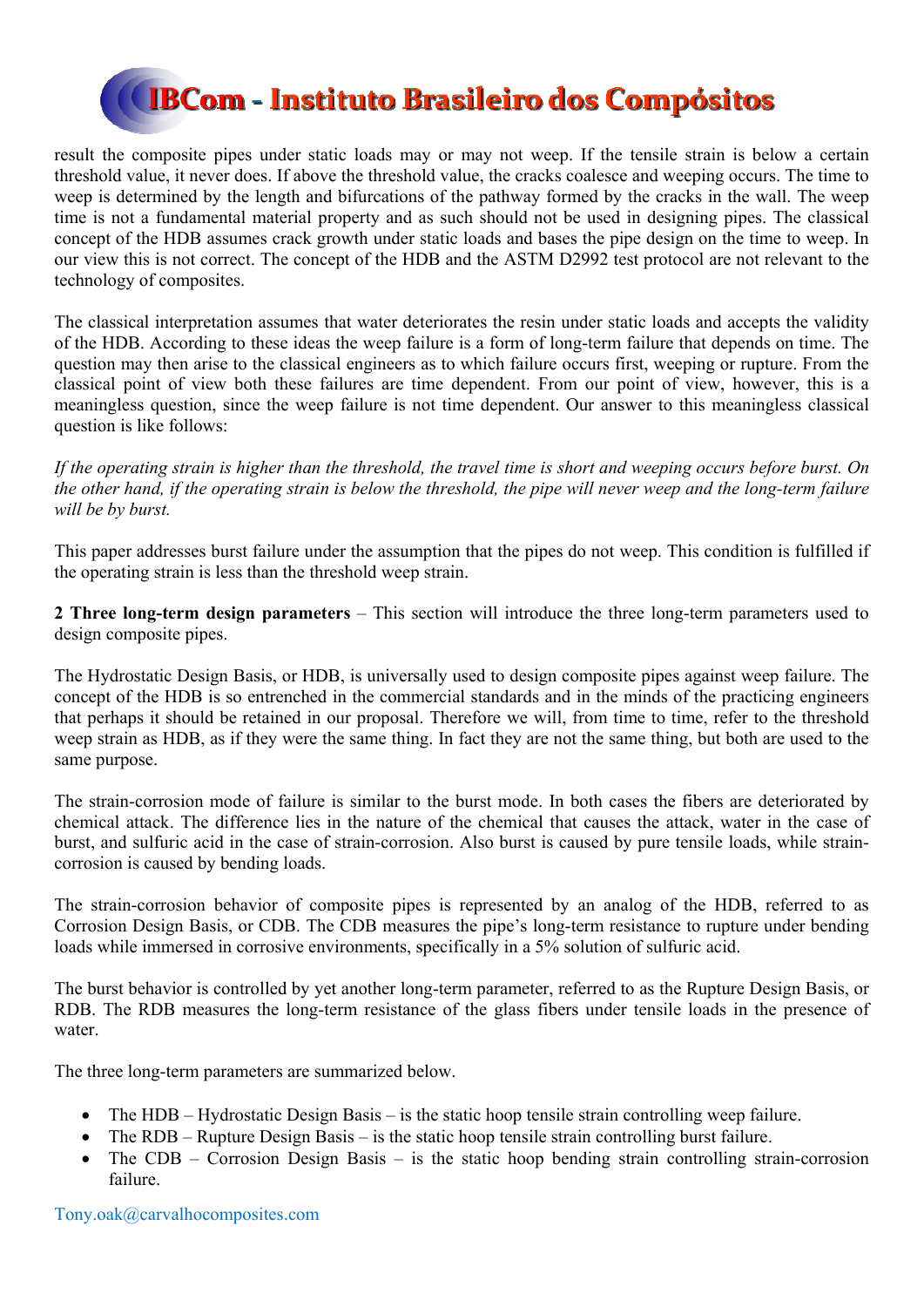

The HDB is determined per the ASTM D 2992B protocol. The CDB is determined per ASTM D 3681 (in acid) or ASTM D 5365 (in water). The RDB is measured by creep testing UD plies.

The RDB – Rupture Design Basis – is not recognized in any current pipe standard. In fact, the long-term burst failure of composites pipes was not a concern for pipe designers until the publication of a paper by Mark Greenwood (ref 6) in 2001. We will make extensive use of Mark's data in our discussion. We will also show that the RDB – Rupture Design Basis – is a property of the glass fibers that should be measured and reported by the glass manufacturer.

*Note: It is customary in the composites pipe industry to refer to the short-term weep failure as "short-term burst". We should avoid such confusing nomenclature that mixes up the distinct weep and burst modes of failure. Weep is not the same as burst. The reader is advised to read the technical literature very judiciously.* 

This paper is specific to burst failure. The weep and strain-corrosion failures are addressed in separate papers.

**3 Two hypotheses –** The analysis of the long-term burst failure is based on two hypotheses.

- 1. The operating strain is below the threshold weep strain. This excludes the possibility of weep failure.
- 2. Water is the only chemical capable of penetrating the laminate and causing long-term deterioration and rupture of the fibers.

The first hypothesis excludes the weep failure and assures that the long-term failure is necessarily by rupture of the glass fibers. The resin would have no effect on such a failure. The long-term burst is controlled by the fibers. The second hypothesis excludes any corrosive chemical other than water as a cause of long-term burst failure.

*The second hypothesis may sound absurd to those familiar with the use of composites in corrosive fluids. Experience shows that pipes carrying aggressive chemicals fail sooner than those carrying benign fluids like water. This seems to contradict the hypothesis that water is the only chemical causing long-term deterioration and rupture.* 

*This confusion is very understandable and comes from a misconception of what is structural life and what is service life. The service life of a composite pipe or tank is the time taken by the chemical product to penetrate the corrosion barrier. Certainly the service life is strongly dependent on the nature of the aggressive chemical.* 

*The structural plies are deteriorated rapidly by the aggressive chemical once it gets past the corrosion barrier. The structural life in such cases is short, not much longer than the service life itself. However, if we replace the corrosion barrier by a new one every time it is penetrated, the structural fibers would never be exposed and would not see accelerated corrosion.* 

*In this context the structural life is defined by water alone.* 

This paper will not address the service life and the durability of the corrosion barrier. The reader interested in this topic is referred to ref. 1.

*The aggressive chemicals do not penetrate very deep into the laminate. Their effect is limited to the corrosion barrier. Water is the only molecule capable of penetrating the whole laminate and affecting the fibers in deep plies. The chemical attack by species other than water is relevant in buried pipes that deflect under the soil and*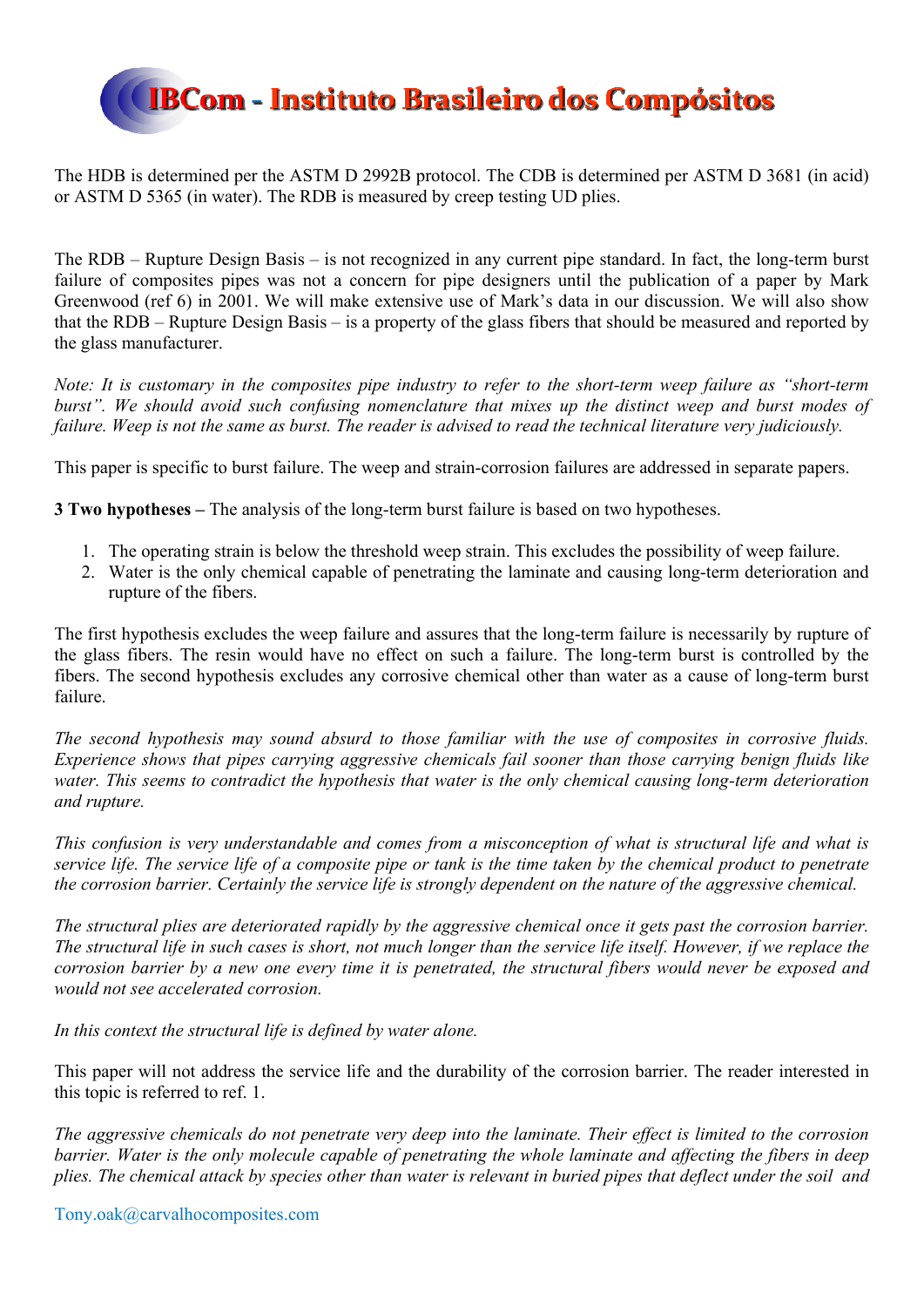

*are subjected to bending strains. The combination of bending strains and chemical attack leads to a straincorrosion situation that is discussed in the part 3 of this trilogy.* 

**4 Static loading of bare fibers –** Bare fibers are those not embedded in resin matrices. This section will address the rupture of bare glass fibers under static tensile loading. The mechanism of fiber failure under cyclic loading is dealt with in the next section.

From the study of fracture mechanics we learn that static loads do not grow cracks. Only cyclic loads are capable of growing cracks. However, fracture mechanics also tells us of a special mechanism for crack growth under static loads. This mechanism is known as strain-corrosion. It works like this. Under tensile strains the crack opens and facilitates the ingress of the corrosive agent to the crack tip. Therefore the corrosion process causes cracks to grow under static loads. The combined effect of static strains and corrosion is known as straincorrosion. It is the only process known that causes crack growth under static loads.

*4.1 – Crack initiation.* The discussion that follows is based on the theory of fracture mechanics for brittle homogeneous materials, such as glass. We begin with the statement that perfectly smooth, pristine glass fibers develop small surface flaws in the presence of water or other corrosive environments. The number and size of such environmentally induced flaws are controlled by the chemical composition of the glass, the number of defects on the fiber surface and the chemical environment. These surface flaws grow into small cracks under the combined action of the environment and the residual tensile strains on the outer surface of the fiber. This suggests that perfectly smooth and crack free glass fibers may not exist in the real world since all fibers, no matter how initially perfect will develop cracks from the combined action of the residual tensile surface strains and the attack by water. Figure 1 shows the environmentally induced surface cracks that develop on glass fibers exposed to acids.

*4.2 – Crack growth.* The spontaneous environmentally induced surface cracks on the glass fibers are selflimiting and arrest as soon as the driving force (the residual strains) dissipates. This situation changes, however, if the fibers are subjected to external tensile strains, over and above the residual strains. The external tensile strains are not self-limiting and act in combination with water to grow the crack. The rate of crack growth in fibers exposed to water and tensile strains is governed by the Paris equation, which takes the following form

$$
\frac{da}{dt} = Y \left( \varepsilon \sqrt{\pi \times a} \right)^2 \tag{1}
$$

In equation (1) "a" is half the size or length of the crack, "Y" is a constant that need not concern us at this time, "Є" is the sustained constant tensile strain that would exist in the laminate in the absence of the crack and "Z" is a parameter that depends on the chemical environment, the temperature and the composition of the glass fibers. Equation (1) recognizes the tensile strain, the glass composition and the temperature as contributors to the rate of crack growth. The reader should note that the crack growth in equation (1) is caused by strain-corrosion.

Equation (1) indicates that the rate of crack growth depends on the crack size "a", the total strain (residual + external) "C", and the exponent "Z" which depends on the temperature, the chemical and the composition of the glass. Together these parameters define the time to rupture of the fiber under static load. The times to rupture of glass fibers immersed in acids or in water are well documented.

The time to fiber rupture can be estimated by integrating equation (1) from the initial crack size " $a_0$ " to the critical size "a". The variability in the time to rupture of single isolated fibers is enormous, reflecting the variability in the original crack sizes.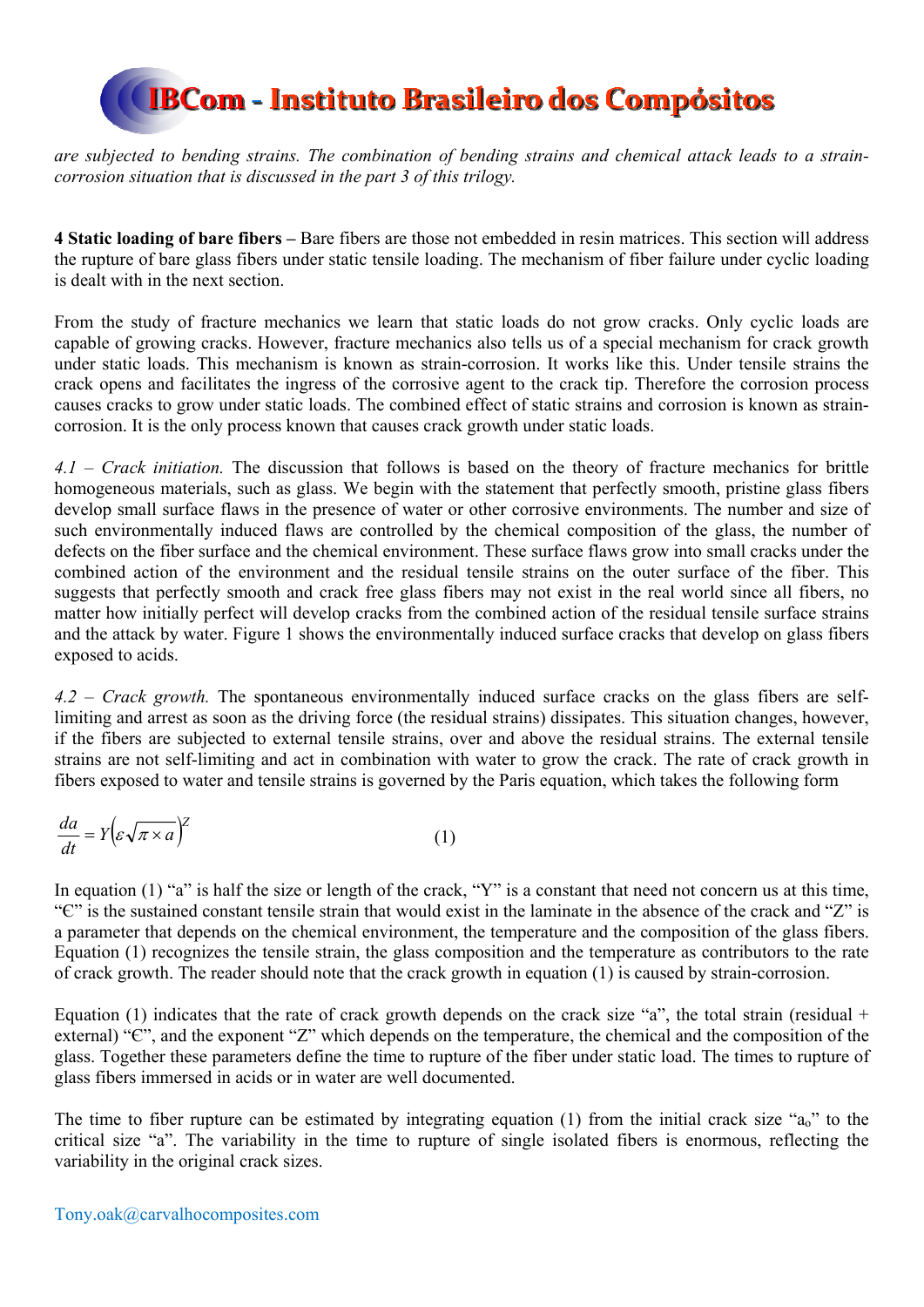



5190E 10min 2\*50ml .1%HF, 2hr 5%HCl @ 80C, dry 2hr @ 60C

5460E, 5min .1%HF, 2hr 5%HCl @ 80C, dry 2hr @ 60C

#### *Figure 1*

*Spontaneous surface cracks from chemical attack on E glass fibers. The open cracks indicate the presence of residual tensile strains. (Courtesy Owens Corning)* 

**5 Cyclic loading of bare fibers –** The crack growth of bare fibers under tensile cyclic loads is different from that under static loads. The previous section showed that static crack growth is a continuous process caused by corrosion of the strained fiber. The rate of static deterioration is strongly influenced by the strain itself, the temperature, the nature of the aggressive environment and the composition of the glass. Under cyclic loads, however, the rate of crack growth is not continuous, but proceeds in a stepwise fashion, one little bit at a time, in response to the kinetic energy delivered in each loading cycle, pretty much as a hammer drives a nail in a piece of wood. The crack grows in the same way as the nail penetrates the wood, one bit at a time, depending on the kinetic energy of the blow. Cyclic crack growth is a discontinuous stepwise process described by equation (2).

$$
\frac{da}{dN} = Y \left( \Delta \varepsilon \sqrt{\pi \times a} \right)^2 \tag{2}
$$

From equation (2) we see that the rate of crack growth under cyclic tensile strains is cycle dependent, not time dependent. The reader should note that the number of cycles N in equation (2) is used in place of the time t in equation (1). Also, the exponent "Z" in the cyclic equation (2) does not depend on the temperature, or on the aggressive chemical or on the hydrolytic stability of the glass. Temperature, moisture and the glass composition have no effect on the rate of cyclic crack growth. In equation (2)  $\Delta \epsilon = \epsilon_{\text{max}} - \epsilon_{\text{min}}$  is the range of the tensile strain.

The number of cycles to fiber rupture can be estimated by integrating equation (2) from the initial crack size "a<sub>o</sub>" to the critical size "a". The variability in the number of cycles to rupture of single isolated fibers is enormous, reflecting the variability in the original crack sizes.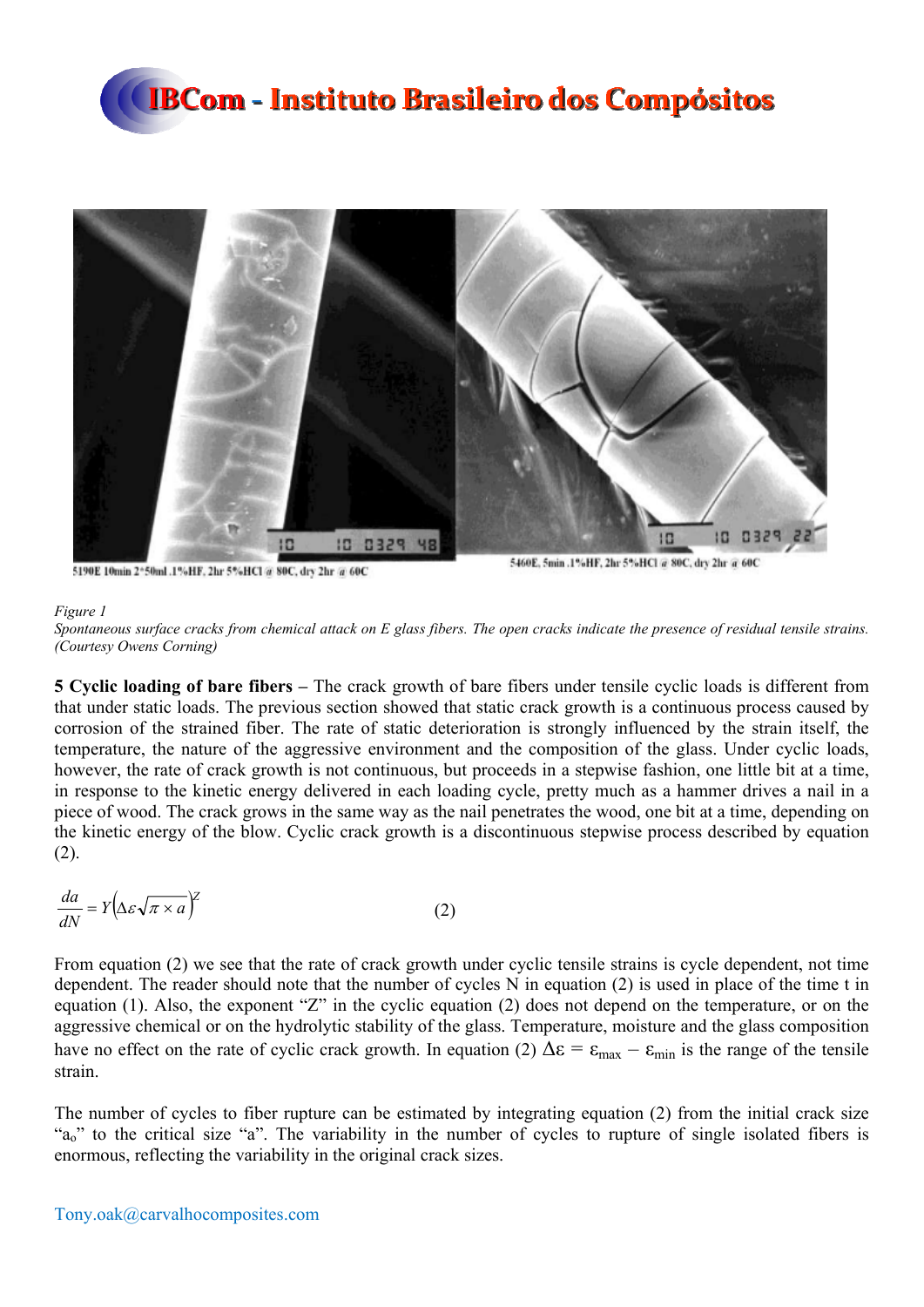

**6 Static loading of UD plies –** The preceding sections dealt with the rupture of isolated bare single glass fibers. We continue with the discussion of the static case, assuming now that the fibers are impregnated with resin to form UD plies. The embedment of the fibers in a resin matrix has a profound effect on the short-term and on the long-term strengths of the ply. Specifically, the resin matrix evens out the enormous variability observed in the strain to rupture of bare fibers. This "evening out" of the fiber strength substantially increases the overall performance of the composite and is known as the "composite effect". If the composite effect did not exist, that is, if the resin matrix did not even out the enormous variability in strength of the glass fibers, the composites industry would not be a reality.

We begin our discussion of UD plies by recalling that self-similar crack growth occurs only in homogeneous materials like metals, glass fibers and neat resins. Non homogeneous materials like composites do not grow self-similar cracks. This is because the fibers arrest the growth of the cracks. The rare instances of self-similar crack growth in composite materials are found in ply delamination and in resin-fiber debonding. The selfsimilar cracks that grow along the fiber-resin interface, known as debond cracks play a central role in the weep mode of failure, as detailed in the part two of this trilogy.

*Note: The only known instance of self-similar crack growth in laminates across the fibers occurs when laminates are subjected to bending strains while immersed in corrosive media. This is the strain corrosion failure. Examples of strain corrosion can be found in references 2, 3, and 4. A full discussion of this topic can be found in reference 7. In the delamination and debonding cases mentioned above, the cracks grow parallel to the fibers, not across them.* 

The discussion that follows assumes that composite laminates do not grow self-similar cracks across the fibers. To facilitate the exposition the discussion is limited to UD plies. Let us assume a UD ply tensioned in the fiber direction, or direction 1, as it is called. The fibers under tensile strains eventually rupture, as we have shown. We proceed to discuss what happens when a fiber ruptures within an UD ply.

We begin by stating that the cracks generated in the composite at the points of fiber rupture do not propagate to adjacent fibers. Rather, these cracks are arrested in their growth or deflected from their path as they meet adjacent fibers. The many points of fiber rupture in a ply form a myriad of isolated small cracks that do not extend beyond the neighboring fiber. Rather, they are arrested or diverted as they move from one fiber to the next. The rupture of the UD ply results not from the growth of one large crack, but from the accumulation and eventual coalescence of many small cracks. This mechanism explains the "composite effect" and the exceptional toughness and fatigue resistance observed in all fiber reinforced materials.

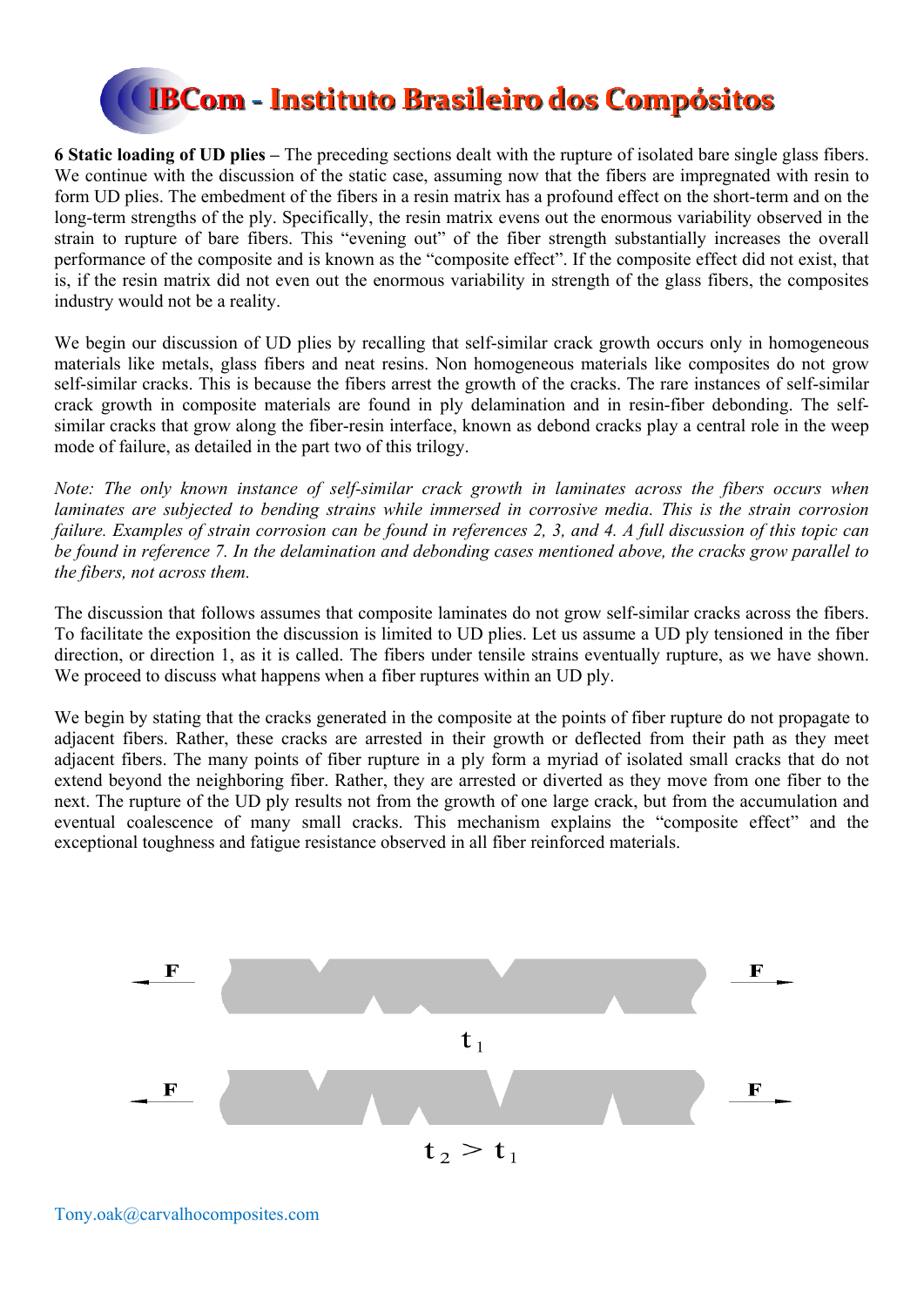

#### *Figure 2*

*Self-similar crack growth occurs in homogeneous materials, like glass fibers. Self-similar cracks do not grow in composites.* 

The time to rupture of single bare fibers under static tensile loads can be predicted by integrating equation (1). In UD plies, however, there are many fibers, all failing according to equation (1). The equation to predict the time to rupture of UD plies is a statistical version of equation (1). The relationship between the global static tensile strain in the fiber direction and the time to rupture of UD plies is

 $\log(\varepsilon) = A_{\rm s} - G_{\rm s} \log(t)$  (3)

Equation (3) calculates the time to rupture (t) of UD plies under sustained static tensile strain " $C$ " acting in the fiber direction. The fitting parameters As and Gs are determined by experiment.

The parameter " $A_s$ " is related to the ultimate tensile strain of the ply at  $t = 1$  unit of time. The unit of time is irrelevant and could be 1 day, 1 minute or 1 hour. The parameter "As" is adjusted to match any unit of time that we may choose. The slope parameter "G<sub>s</sub>" reflects the hydrolytic stability of the fibers and is expected to increase slightly with the temperature. The effect of the resin matrix on the parameters " $G_s$ " and " $A_s$ " is small. In fact the resin effect is so small that both "As" and "Gs" are considered as properties of the glass. Being glass properties, they should be measured and reported by the glass fiber manufacturer.

**7 Cyclic loading of UD plies –** The equation describing the rupture behavior of UD plies under tensile cyclic loads is similar to the one for the static case.

$$
\log(\Delta \varepsilon) = A_c - G_c \log(N) \tag{4}
$$

As in the static case, the slope " $G_c$ " is dominated by the glass fibers. Also, from our discussion of bare fibers, the slope  $G_c$  is independent of temperature and moisture. The parameters " $G_c$ " and " $A_c$ " should be measured and reported by the glass fiber manufacturer.

**8 The work of Mark Greenwood -** Mark Greenwood creep tested pultruded UD rods under a variety of static tensile strains. The times to rupture were annotated together with the tensile strains. The data points collected were used to generate a regression line to predict the time to rupture for any given strain. The tests were done with the specimens immersed in water as shown in figure 5. The tests performed on rods (instead of on pipes) eliminate all process and geometric related distortions from the data. For example, the data from UD rods are (a) free from contamination by residual stresses and (b) are independent of winding angles and other geometric features of the pipe. The regression lines generated by creep testing UD plies reflect the basic properties of the glass fibers.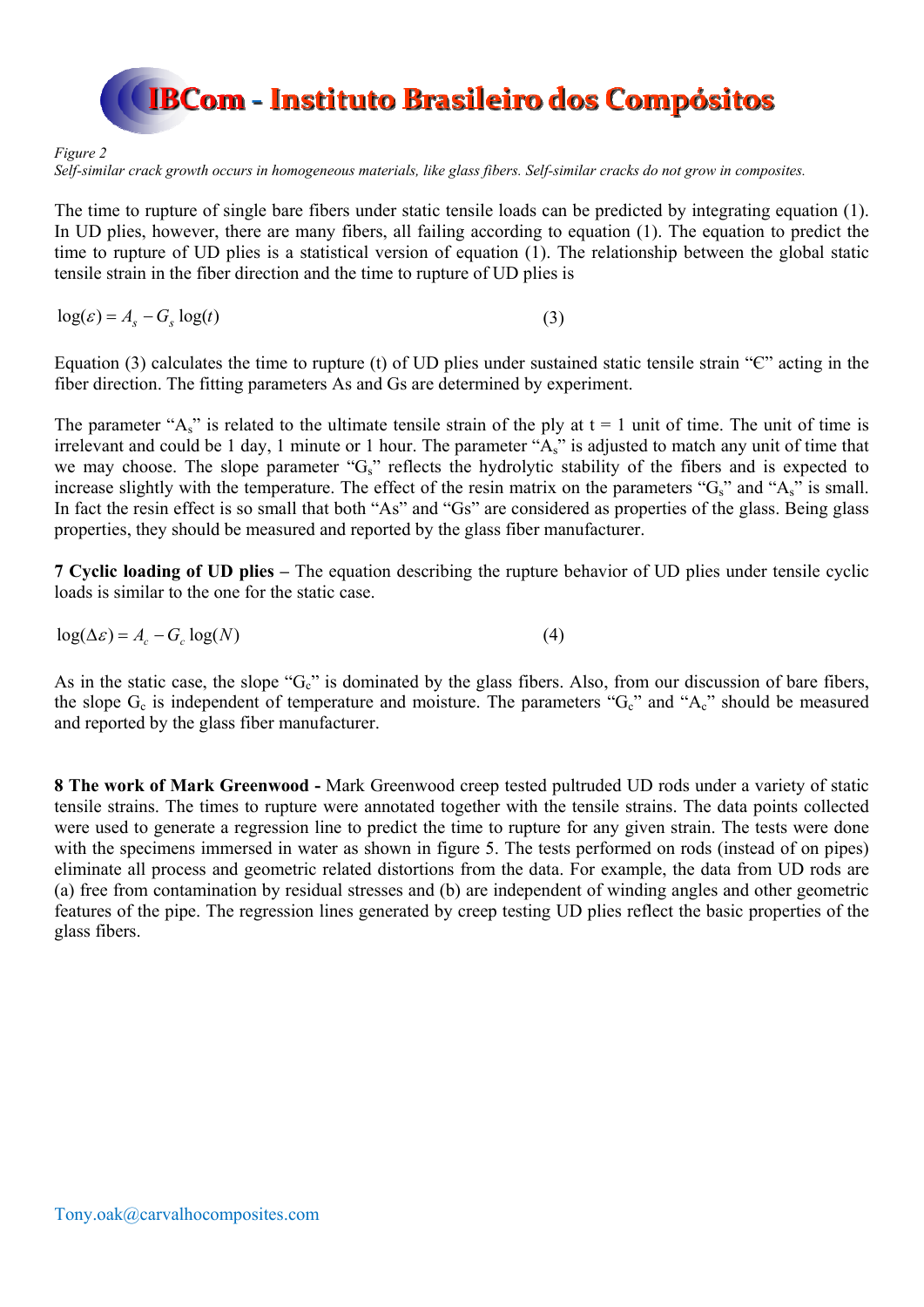



#### *Figure 5 Strained rod immersed in water. (Courtesy Owens Corning)*

The rods tested by Mark Grenwood were 6.0 mm in diameter, a 75% glass loading and were made from a highly cross linked isophthalic resin. The rod diameter and the type of resin are not relevant. The specimens were divided in two groups, one made of E glass fibers and the other made of boron-free glass. The rods were immersed in water and subjected to different levels of constant tensile loads. As expected, the rods under higher strains failed sooner. The data points obtained by pairing the times to rupture with the corresponding strains were annotated and subsequently fitted to a straight line as in equation (3). The straight lines obtained by Mark are shown in figure 6.

Figure 6 shows that the boron-free glass is less susceptible to hydrolysis and holds up better in presence of water than the traditional E glass. The failure strains extrapolated to 50 years indicate a static strain of 0.92% for the boron-free glass and of 0.41% for the traditional E glass. The interpretation here is like follows. A laminate made of UD boron-free glass can sustain the elongation of 0.92% for 50 years without rupturing. The same laminate made of E glass can sustain at most an elongation of 0.41% in 50 years. This is because the boron-free glass has a better resistance to water than the E glass.



Tony.oak@carvalhocomposites.com *Figure 6 Regression lines adapted from the work of Mark Greenwood*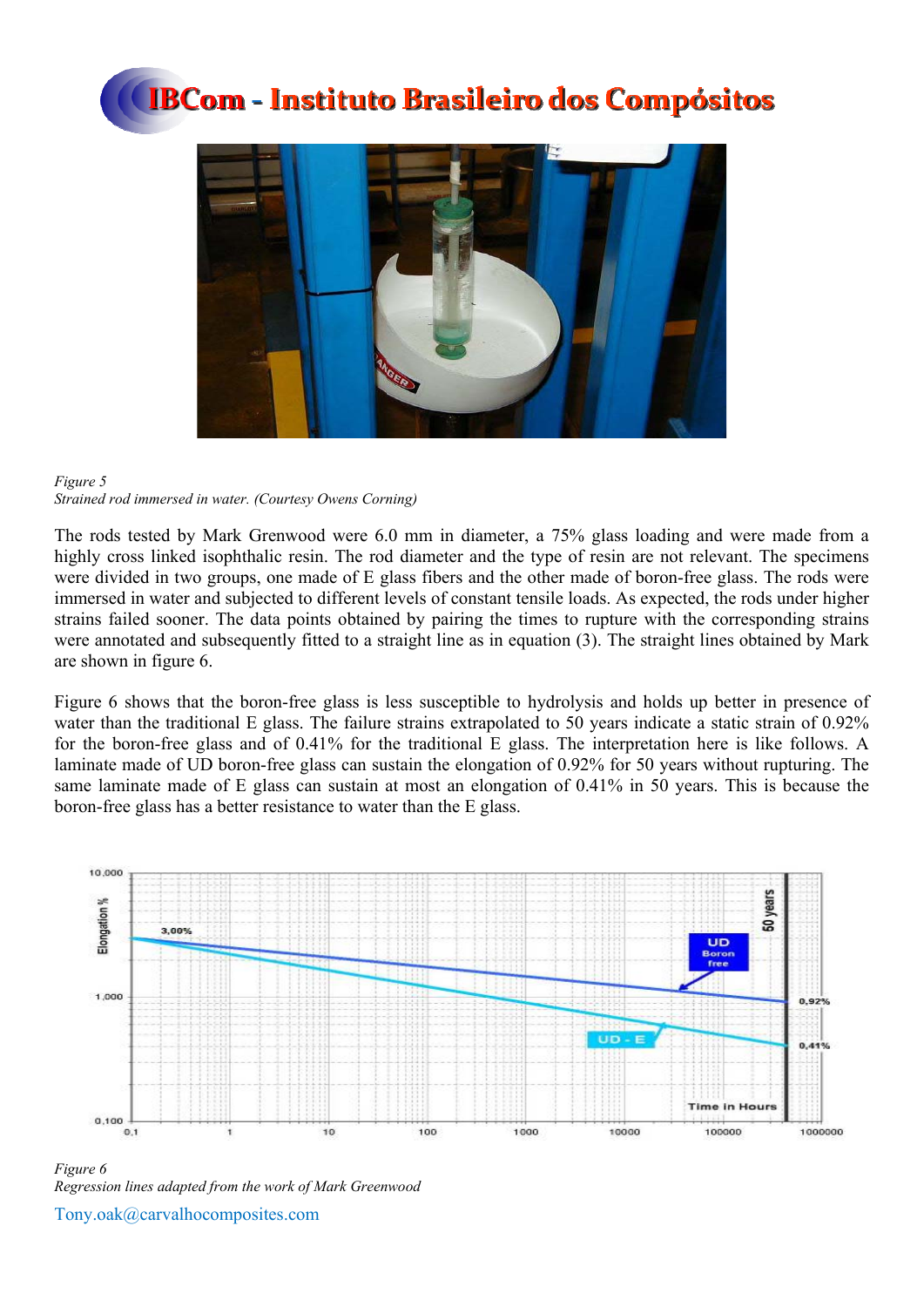

Although Mark himself never published the regression equations for his data, we can do it by inspecting figure 6. From figure 6 the regression lines for boron-free and E glass are:

| $\log(\varepsilon) = A_s - G_s \log(t)$ |                                                   | (3)  |
|-----------------------------------------|---------------------------------------------------|------|
| For boron-free glass:                   | $\log(\varepsilon\%) = 0,400 - 0,077 \log(hours)$ | (3A) |
| For E glass:                            | $\log(\varepsilon\%) = 0,347 - 0,130 \log(hours)$ | (3B) |

Figure (6) indicates that the two rods have essentially the same short-term strain to rupture. The two glasses tested differ in the long-term, not in the short-term. This is so because the strain corrosion process requires some time to take effect.

**9 The work of Guangxu Wei –** As we have just seen, Mark Greenwood determined the static tensile regression lines for both E and boron-free UD plies in the 1 direction. The cyclic tensile regression lines were determined by Guangxu Wei both in the fiber direction 1 and in the direction 2 transverse to the fibers. The equations determined by Guangxu Wei for the general cyclic equation (4) are:

| $\log(\Delta \varepsilon) = A_c - G_c \log(N)$    |                                    | (4)  |
|---------------------------------------------------|------------------------------------|------|
| $log(\Delta \varepsilon) = -0.602 - 0.040 log(N)$ | in the transverse $(2)$ direction. | (4A) |
| $log(\Delta \varepsilon) = 0.519 - 0.089 log(N)$  | in the fiber $(1)$ direction       | (4B) |

The above equations are valid for both E glass and boron-free glass. Equation (4A) is useful to calculate the number of cycles to weep failure. Equation (4B) will be used later in the present paper to study the long-term rupture of pipes under the simultaneous action of static and cyclic loads.

**10 Strain Rotation -** The reader perhaps has not noticed that the strains in all previous equations are expressed either *in the fiber direction (1) or in the transverse direction (2) to the fiber*. As we recall, both Mark Greenwood and Guangxu Wei developed their data in these directions. Mark's data were developed using UD rods tensile tested in the fiber direction. And Guangxu Wei tested UD plies in both the longitudinal and the transverse directions to the fibers. This is the correct way to do it.

However, the commercial standards for pipes specify the strains in the global hoop and axial directions. To comply with equations (3A), (3B), (4A) and (4B), the global strains should be rotated to the principal axis 1 and 2 of the UD ply. This rotation is done using equation (5)

| $\begin{array}{ c c c c c }\n\hline\n\text{6} & \text{6} & \text{6} \\ \hline\n\end{array}$ | $\cos^2 \alpha$ | $\begin{vmatrix} \n\sin^2 \alpha & 2(\cos \alpha)(\sin \alpha) \\ \cos^2 \alpha & -2(\cos \alpha)(\sin \alpha)\n\end{vmatrix}\n\times\n\begin{bmatrix}\n\varepsilon_x \\ \varepsilon_y\n\end{bmatrix}$                                                                                                                           |  |  |
|---------------------------------------------------------------------------------------------|-----------------|----------------------------------------------------------------------------------------------------------------------------------------------------------------------------------------------------------------------------------------------------------------------------------------------------------------------------------|--|--|
|                                                                                             |                 |                                                                                                                                                                                                                                                                                                                                  |  |  |
|                                                                                             |                 | $\begin{bmatrix} \varepsilon_2 \\ \frac{1}{2}\gamma_{12} \end{bmatrix} = \begin{bmatrix} \varepsilon_2 \\ -(\cos\alpha)(\sin\alpha) & \cos^2\alpha & -2(\cos\alpha)(\sin\alpha) \\ -(\cos\alpha)(\sin\alpha) & \cos^2\alpha-\sin^2\alpha \end{bmatrix} \times \begin{bmatrix} \varepsilon_y \\ \varepsilon_y \\ 0 \end{bmatrix}$ |  |  |

Where:

 $\alpha$  is the angle of the UD fibers with respect to the longitudinal (axial) direction of the pipe.

 $\epsilon_1$  is the strain in the fiber direction

 $\epsilon_2$  is the strain transverse to the fiber

 $\epsilon_{x}$  is the global strain in the axial direction of the pipe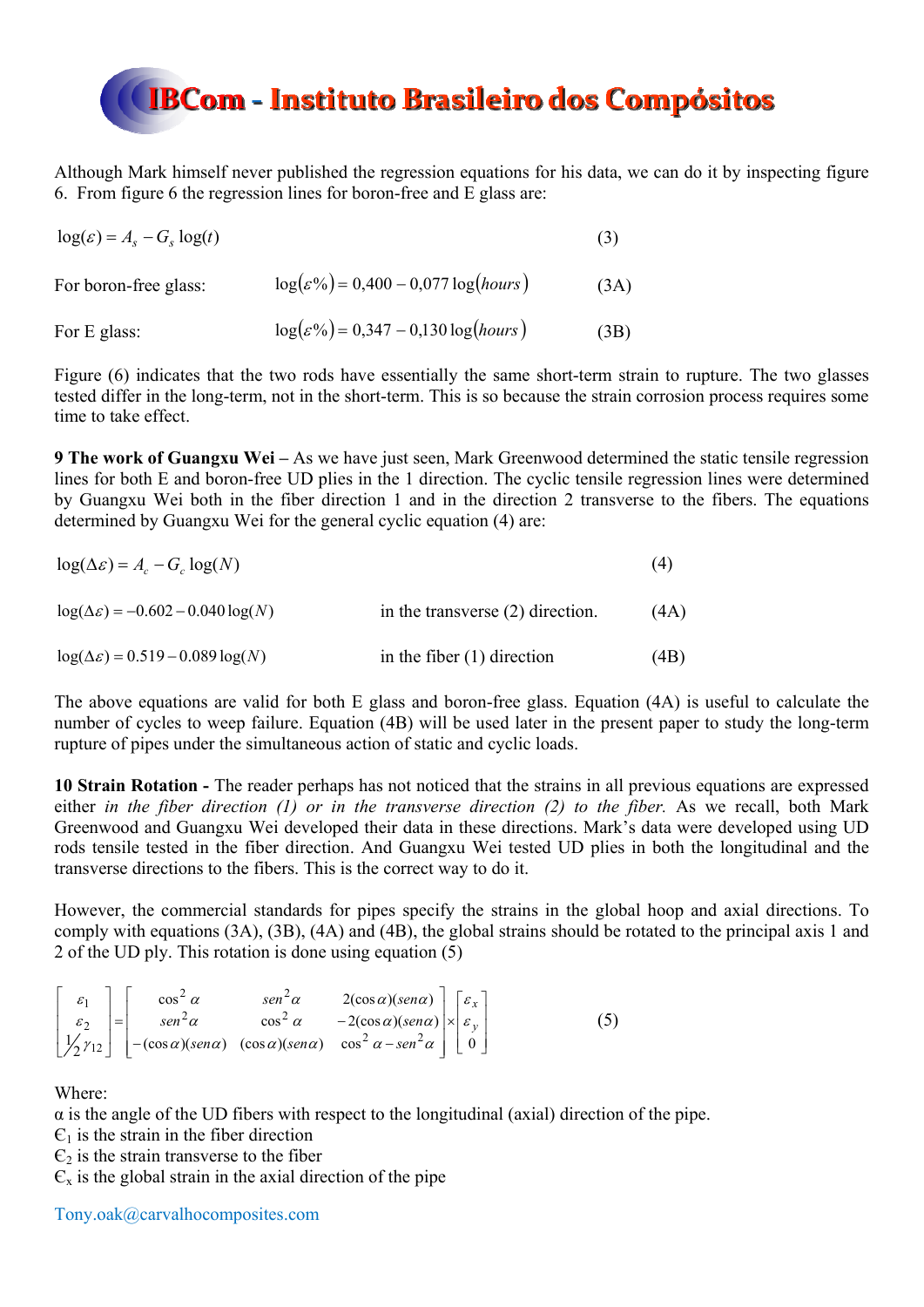$\epsilon_{v}$  is the global strain in the hoop direction of the pipe  $\gamma_{12}$  is the shear strain on the UD ply

Expanding equation (5) we obtain the three elongations expressed on the local reference frame  $1 - 2$  of the UD ply.

| $\varepsilon_1 = \varepsilon_x \cos^2 \alpha + \varepsilon_v \sin^2 \alpha$ | (5A) |
|-----------------------------------------------------------------------------|------|
| $\varepsilon_2 = \varepsilon_x \sin^2 \alpha + \varepsilon_y \cos^2 \alpha$ | (5B) |
| $\gamma_{12} = 2$ sen $\alpha$ cos $\alpha(\varepsilon_v - \varepsilon_x)$  | (5C) |

Equation (5A) calculates the strain in the fiber direction when the global hoop and axial strains are known. This strain controls the long-term rupture of the pipe. The strain in the transverse direction to the fibers, equation (5B), controls the weep failure of pipes used to carry oil. The shear strain in equation (5C) is irrelevant in the analysis of burst or weeping.

**11 Safety factor –** Equations (3) and (4) are applicable to pipes under static or cyclic loads acting alone. They are not valid when the two loadings act simultaneously. The combined effect of the two loadings acting simultaneously is calculated using the unified equation (6).

$$
\left(\frac{\varepsilon \times SF}{RDB}\right)_{static}^{1/G_s} + \left(\frac{\Delta \varepsilon \times SF}{RDB}\right)_{cyclic}^{1/G_c} + \left(\frac{\varepsilon \times \Delta \varepsilon \times SF^2}{RDB_{cyc} \times RDB_{sta}}\right)_{GSC}^{1/G_{SC}} = 1,0
$$
\n(6)

In the above equation  $G_s$  and  $G_c$  are the slopes of the static and the cyclic regression lines, as shown in equations (3) and (4). These parameters are known. The static and cyclic RDB's are determined from equations (3) and (4) and are also known. The interaction parameter  $G_{sc}$  links the static and the cyclic loadings and is also known.

Mark Greenwood established  $G_s = 0.077$  for boron-free glass and  $G_s = 0.130$  for traditional E glass. The value of  $G_c$  was determined by Guangxu Wei as  $G_c = 0.089$ . Some interaction parameters  $G_{sc}$  from reference 5 are listed on table 1. For the analysis of burst failure, the strains in equation (6) are those in the direction 1 of the UD fibers. They are obtained by rotating the global strains as indicated in equation (5A). The global strains (cyclic and static) are, of course, known. The only unknown in equation (6) is the safety factor SF.

To study the weep mode of failure, a similar analysis can be performed for the transverse direction 2 of the ply. This is done in a separate paper.

| <b>Interaction parameters Gsc</b> |     |     |       |      |     |
|-----------------------------------|-----|-----|-------|------|-----|
| $\boldsymbol{N}$                  |     |     | л     |      |     |
|                                   | 0.0 |     | U.J   | 0.9  |     |
| 10 <sup>3</sup>                   | 0,0 | 37  | 12933 | 889  | 0,0 |
| 10ª                               | 0,0 | 73  | 11678 | 7012 | 0,0 |
| 10°                               | 0,0 | 142 | 9700  | 372  | 0,0 |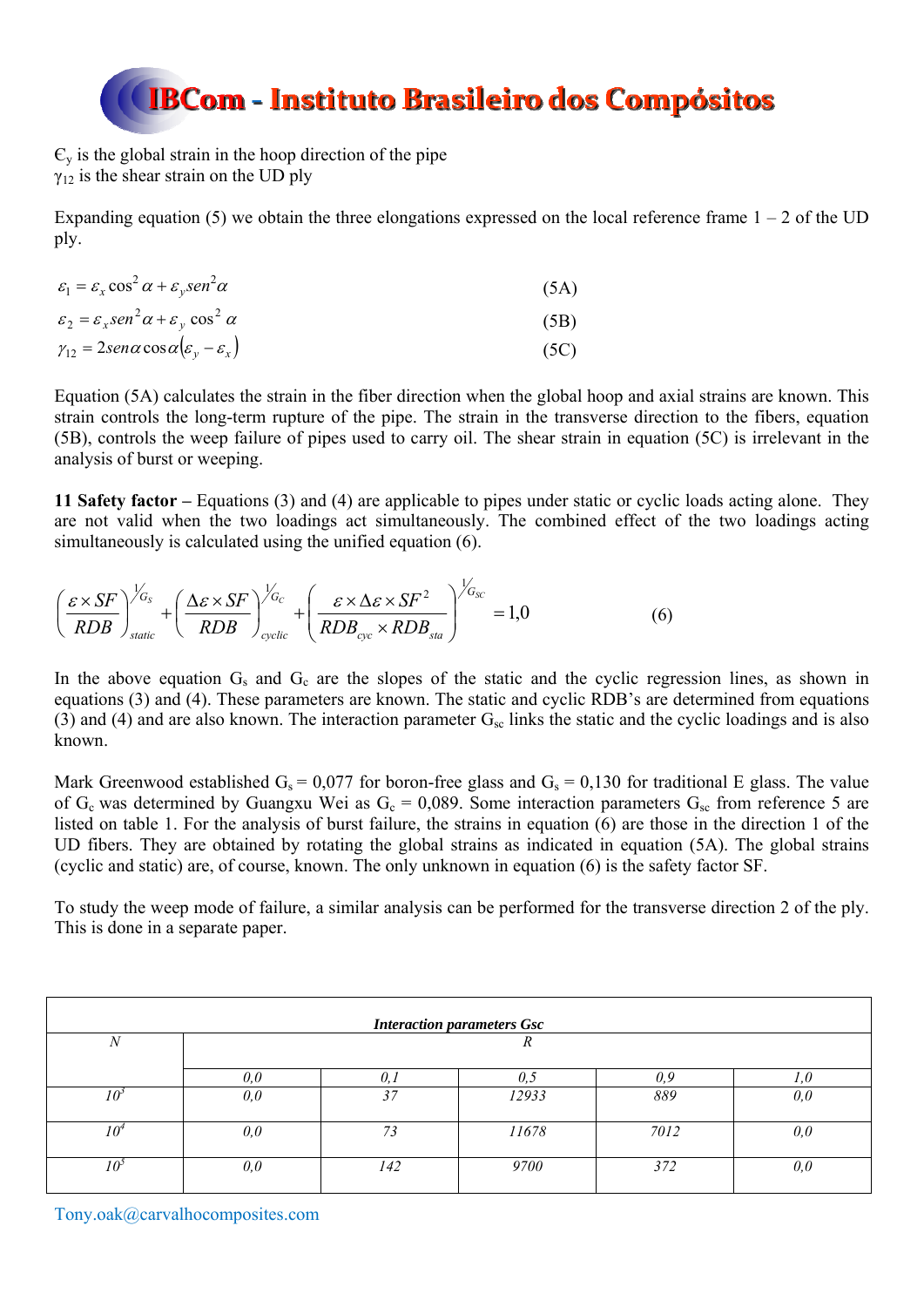| $\Omega$ | v,v | 250<br>200 | 8114 | 199 | v,v |
|----------|-----|------------|------|-----|-----|
| $\Omega$ | v,v | 505        | 6843 | 108 | v,v |

*Table 1* 

*Interaction parameter G<sub>sc</sub> for tensile strains in the fiber direction (ref.5). The R parameter is defined in the usual way as R =*  $\epsilon_{min}/\epsilon_{max}$ *.* 

**12 Sample calculation –** We have an oil pipe operating as indicated in table 2. It is required to determine the safety factor SF against burst failure after 20 years of continuous operation.

| Winding angle            | $\alpha = \pm 55$ degrees    |
|--------------------------|------------------------------|
| Static hoop strain       | $C_v = 0.20\%$               |
| Static axial strain      | $C_r = 0.15\%$               |
| Cyclic hoop strain       | $\Delta \epsilon_v = 0.10\%$ |
| Cyclic axial strain      | $\Delta C_x = 0.05\%$        |
| Total cycles in 20 years | $N = 10^{7}$                 |

*Table 2* 

*Operating conditions for the pipe in the sample calculation.* 

First we use equation (5A) to rotate the global strains to the fiber direction.

 $\varepsilon_1 = \varepsilon = \varepsilon_x \cos^2 \alpha + \varepsilon_y \sin^2 \alpha$  $\varepsilon = 0.15 \times \cos^2 55 + 0.20 \times \sin^2 55 = 0.184\%$ 

 $\Delta \varepsilon_1 = \Delta \varepsilon = \Delta \varepsilon_x \cos^2 \alpha + \Delta \varepsilon_y \sin^2 \alpha$ 

 $\Delta \varepsilon = 0.05 \times \cos^2 55 + 0.10 \times \sin^2 55 = 0.084\%$ 

Next we determine the long-term (20 years) static and cyclic strengths. These strengths are also known as RDB's.

The static strength for the pipes made of E glass is:

 $log(S_S) = log(RDB) = 0,347 - 0,130 log(20 \times 365 \times 24)$ 

 $S_s = RDB = 0.46\%$  for E glass

The static strength for the pipes made of boron-free glass is

 $log(S_S) = log(RDB) = 0,400 - 0,077 log(20 \times 365 \times 24)$ 

 $S_s = RDB = 1.20\%$  for boron-free glass

The cyclic strength for both E and boron-free glass is

 $log(S_C) = log(RDB) = 0,519 - 0,089 \log 10^7$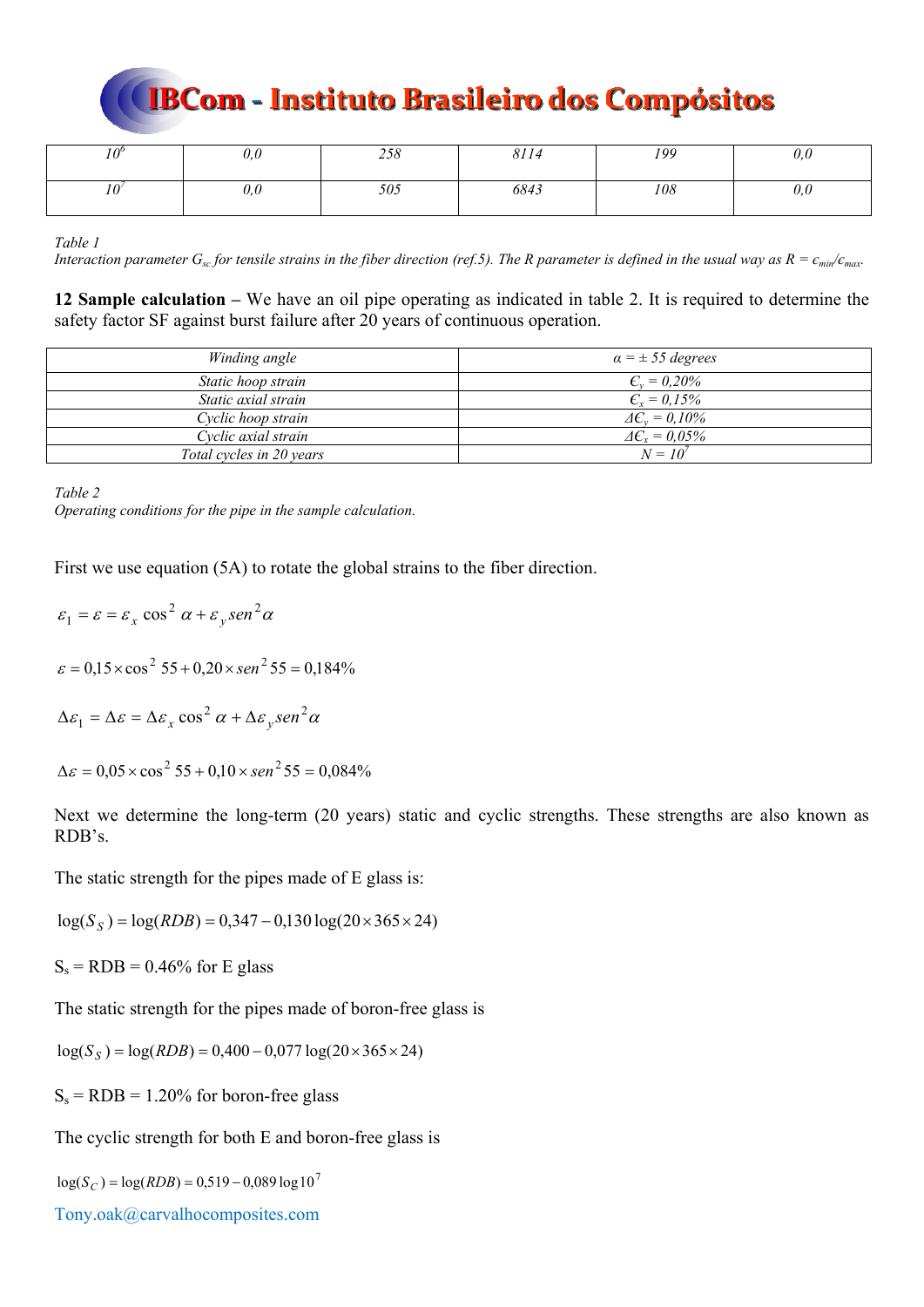$S_c = RDB = 0.79\%$  for both boron-free and E glass

Next we calculate the parameter R

$$
R = \frac{\varepsilon_{\min}}{\varepsilon_{\max}} = \frac{0.184 - 0.042}{0.184 + 0.042} = 0.63
$$

The interaction parameter  $G_{sc}$  = 4654 is obtained by interpolation from table 1. The parameters Gs and Gc are taken from the regression equations by Mark Greenwood and Guangxu Wei.

We have determined all the required inputs to the unified equation (6).

For E glass the safety factor SF is

$$
\left(\frac{0,184\times SF}{0,46}\right)^{1/0,130}_{static} + \left(\frac{0,084\times SF}{0,79}\right)^{1/0,089}_{cyclic} + \left(\frac{0,184\times0,084\times SF^2}{0,46\times0,79}\right)^{1/4654} = 1,0
$$

 $SF = 1.5$ 

For Boron-free glass the safety factor SF is

$$
\left(\frac{0,184\times SF}{1,20}\right)^{1/0,077}_{static} + \left(\frac{0,084\times SF}{0,79}\right)^{1/0,089}_{cyclic} + \left(\frac{0,184\times0,084\times SF^2}{1,20\times0,79}\right)^{1/4654} = 1,0
$$

$$
SF = 3.0
$$

The unified equation predicts that both glass compositions perform well for the intended structural life of 20 years. However, the residual safety factor for the boron-free glass is higher than that for the E glass. For structural lives longer than 20 years, the boron-free glass should be preferred over the regular E glass variety.

**13 Conclusion –** The long-term structural failure of composite pipes may occur by burst or by strain-corrosion. The weep mode of failure is not a long-term problem. This paper argues that the long-term burst is caused by rupture of the glass fibers exposed to tensile loads in water. Water is the only chemical capable of penetrating the pipe wall and attacking the glass fibers. The weeping and strain-corrosion failures are addressed in separate papers.

Composite pipes fail by burst in the long-term only if the operating strains are lower than the threshold weep strain. Otherwise they weep before they burst. In the absence of weeping, burst is the only remaining possible mode of failure. The long-term rupture is controlled by the glass fibers alone. The resin matrix has no effect on the long-term bust rupture.

This paper offers other interesting conclusions:

- 1. The long-term parameter RDB controlling burst rupture is obtained by creep testing UD pultruded rods immersed in water.
- 2. The Rupture Design Basis RDB is a property of the glass fibers and as such should be measured and reported by the glass manufacturer, not by the pipe producer.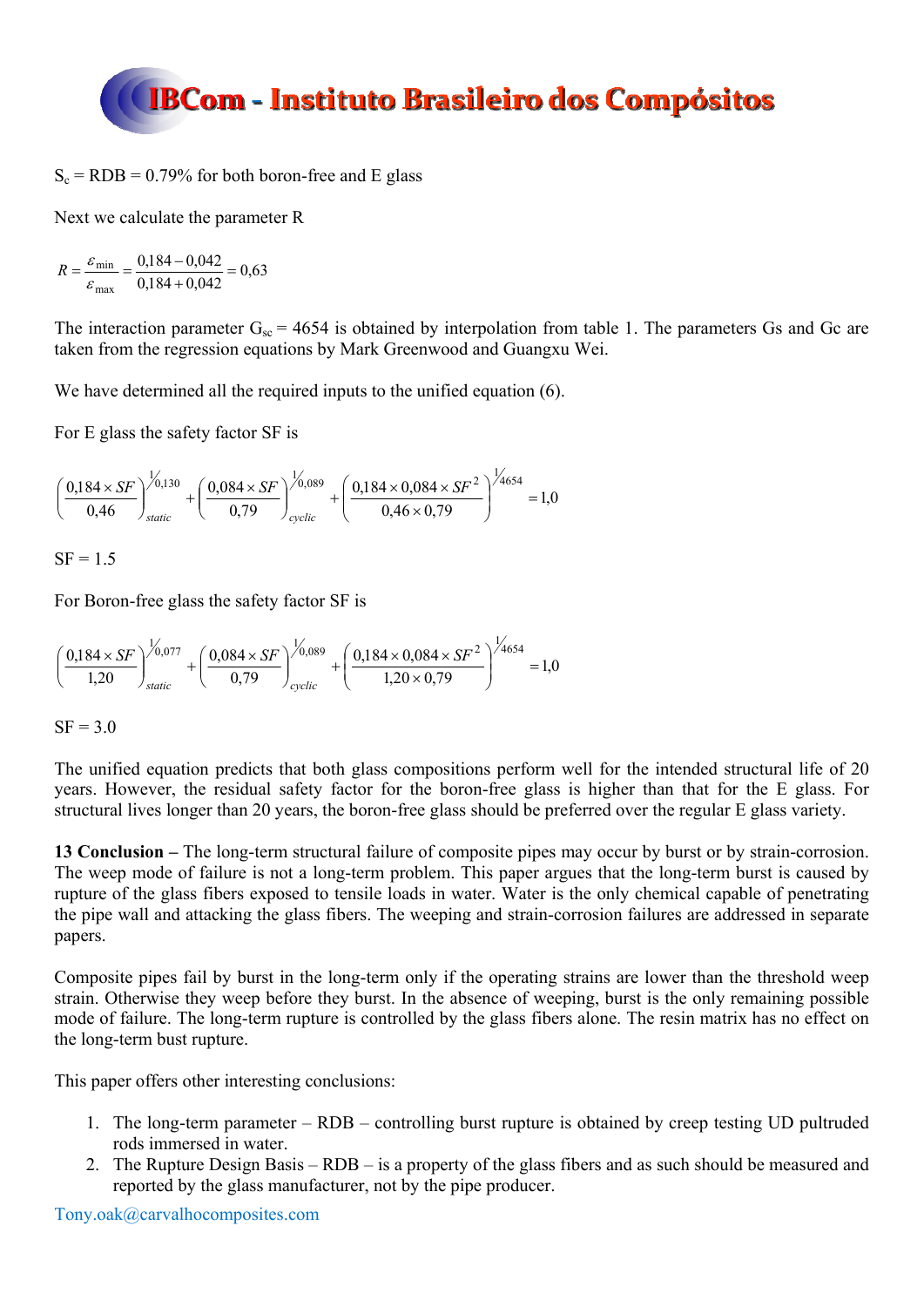

- 3. The RDB measured on UD rods can be used directly in the unified equation (ref. 5) to determine the safety factors for the desired structural life.
- 4. The resin effect on the RDB can be ignored.
- 5. The weep failure is controlled by the resin and the sizing on the fibers.

**Biography:** Antonio Carvalho is an engineer with 45 years dedicated to composites. Past experience includes 30 years with Owens Corning and 15 years as a consultant. For direct messages, please contact tony.hdb@gmail.com

### **References:**

1 – A new method to predict the service life of composites, by Antonio Carvalho and Carlos Marques, in ACMA Composites Convention, Saint Louis, 2006.

2 – Environmental stress corrosion of chemically resistant polyester resins and glass reinforced laminates in acids, by G. Marshall, M. Kisberyi, D. Harrison and R. Pinzelli, in 37<sup>th</sup> Annual Conference of the SPI, 1982.

3 – Stress corrosion of GRP, by P. J. Hogg, J. N. Price and D. Hull, in 39<sup>th</sup> Annual Conference of the SPI, 1984.

4 – Fatigue behavior of fiber-resin composites, by J. Mandell, in Developments in Reinforced Plastics, vol. 2, edited by G. Prichard, Applied Science Publishers.

5 – The Unified Equation, by Antonio Carvalho, unpublished.

6 – Pultruded composites durability: A key value, by Mark Greenwood, in CFA (now ACMA) Composites Conference, 2001.

7 – Strain corrosion failure of composites. Antonio Carvalho

### **Appendix A: Is there a threshold strain for rupture (burst) failure?**

We have argued in favor of a static threshold strain for the weep mode of failure. Could such a threshold exist for rupture as well? The answer is no, and the justification is like follows.

The failure by weep requires the coalescence of many cracks in the resin matrix. As the static load is increased, the size and number of cracks also increase until, eventually, they coalesce and for a pathway for the passage of water. The cracks in the resin are not strain-corroded by water and do not grow under static loads. Therefore, if the static loads are below a certain threshold value, the pipe will never weep.

The situation is entirely different for the glass fibers which, unlike the resin, are strain corroded by water and grow cracks under static loads. The strain-corrosion grows the cracks on the fibers and eventually rupture the pipe.

In conclusion:

- There is a threshold strain for weep.
- There is no threshold strain for rupture.

### **Appendix B: Weep versus burst**

Suppose a monotonically increasing pressure inside a water filled pipe. At first the pressure is not large enough to grow cracks in the transverse direction to the fibers. As the pressure is increased, the transverse cracks grow